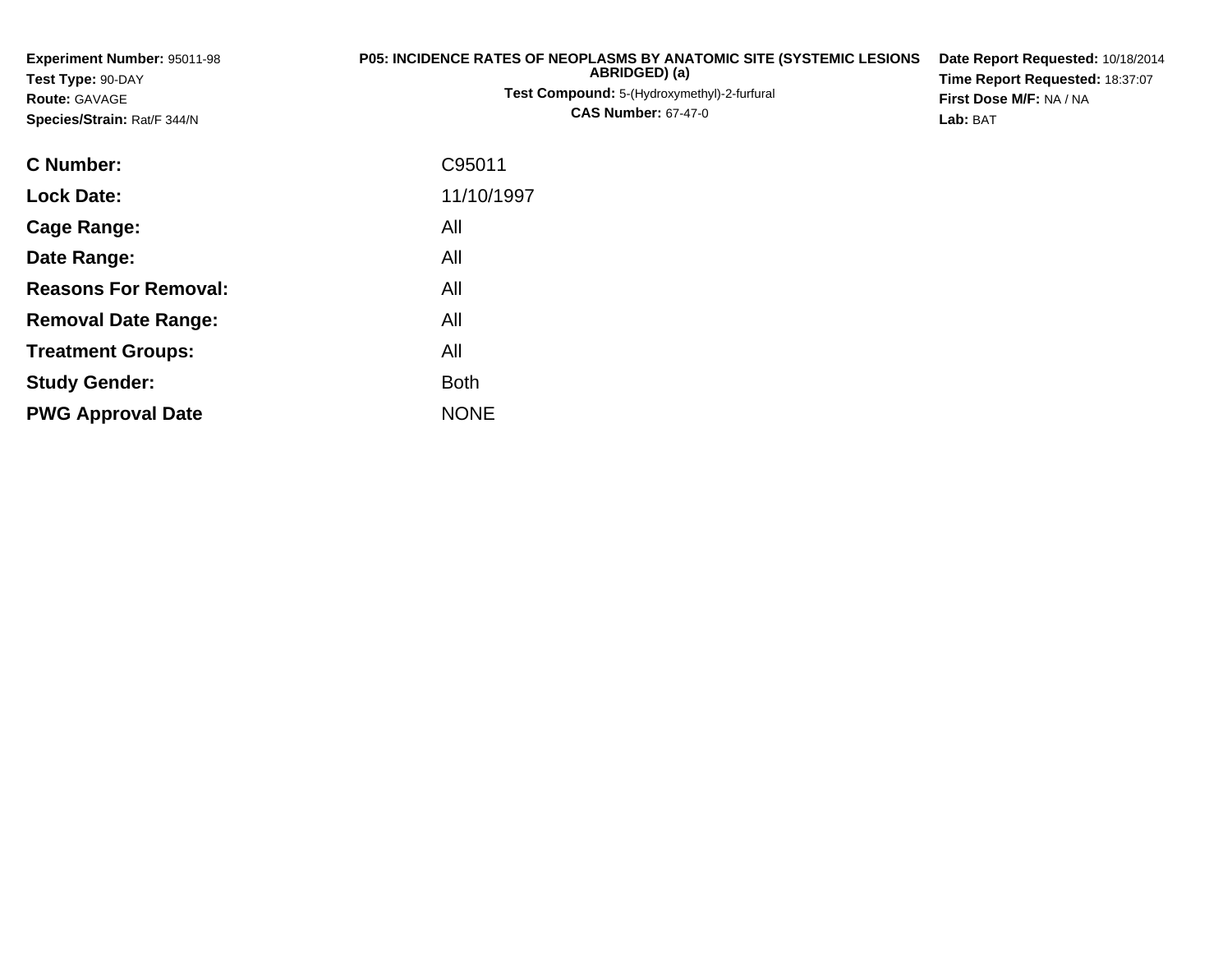| Experiment Number: 95011-98<br>Test Type: 90-DAY<br>Route: GAVAGE<br>Species/Strain: Rat/F 344/N     | P05: INCIDENCE RATES OF NEOPLASMS BY ANATOMIC SITE (SYSTEMIC LESIONS |          | Date Report Requested: 10/18/2014<br>Time Report Requested: 18:37:07<br>First Dose M/F: NA / NA<br>Lab: BAT |              |     |              |     |              |      |                    |
|------------------------------------------------------------------------------------------------------|----------------------------------------------------------------------|----------|-------------------------------------------------------------------------------------------------------------|--------------|-----|--------------|-----|--------------|------|--------------------|
| F 344/N Rat MALE                                                                                     | 0 MG/KG                                                              | 94 MG/KG | 188                                                                                                         | <b>MG/KG</b> | 375 | <b>MG/KG</b> | 750 | <b>MG/KG</b> | 1500 | <b>MG/KG</b>       |
| <b>Disposition Summary</b>                                                                           |                                                                      |          |                                                                                                             |              |     |              |     |              |      |                    |
| <b>Animals Initially In Study</b><br><b>Early Deaths</b><br><b>Natural Death</b><br><b>Survivors</b> | 10                                                                   | 10       |                                                                                                             | 10           |     | 10           |     | 10           |      | 10<br>$\mathbf{1}$ |
| <b>Terminal Sacrifice</b>                                                                            | 10                                                                   | 10       |                                                                                                             | 10           |     | 10           |     | 10           |      | 9                  |
| <b>Animals Examined Microscopically</b>                                                              | 5                                                                    | 5        |                                                                                                             | 5            |     | 5            |     | 5            |      | 5                  |
| ALIMENTARY SYSTEM<br>None                                                                            |                                                                      |          |                                                                                                             |              |     |              |     |              |      |                    |
| CARDIOVASCULAR SYSTEM<br>None                                                                        |                                                                      |          |                                                                                                             |              |     |              |     |              |      |                    |
| <b>ENDOCRINE SYSTEM</b><br>None                                                                      |                                                                      |          |                                                                                                             |              |     |              |     |              |      |                    |
| <b>GENERAL BODY SYSTEM</b><br>None                                                                   |                                                                      |          |                                                                                                             |              |     |              |     |              |      |                    |
| <b>GENITAL SYSTEM</b><br>None                                                                        |                                                                      |          |                                                                                                             |              |     |              |     |              |      |                    |
| <b>HEMATOPOIETIC SYSTEM</b><br>None                                                                  |                                                                      |          |                                                                                                             |              |     |              |     |              |      |                    |
| <b>INTEGUMENTARY SYSTEM</b><br>None                                                                  |                                                                      |          |                                                                                                             |              |     |              |     |              |      |                    |
| MUSCULOSKELETAL SYSTEM<br>None                                                                       |                                                                      |          |                                                                                                             |              |     |              |     |              |      |                    |
| NERVOUS SYSTEM                                                                                       |                                                                      |          |                                                                                                             |              |     |              |     |              |      |                    |

a - Number of animals examined microscopically at site and number of animals with lesion

b - Primary tumors: all tumors except metastatic tumors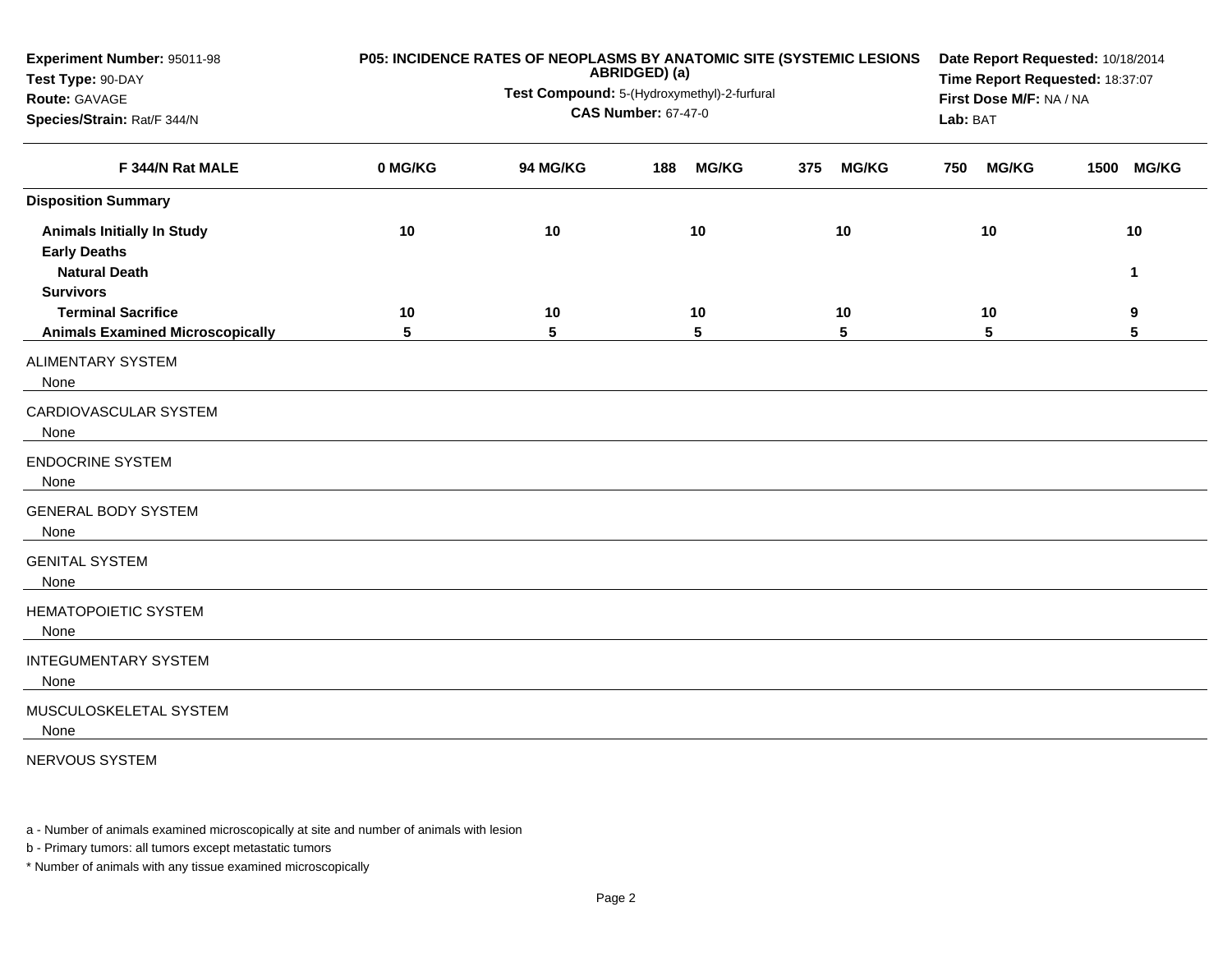| Experiment Number: 95011-98<br>Test Type: 90-DAY<br><b>Route: GAVAGE</b><br>Species/Strain: Rat/F 344/N | P05: INCIDENCE RATES OF NEOPLASMS BY ANATOMIC SITE (SYSTEMIC LESIONS | Date Report Requested: 10/18/2014<br>Time Report Requested: 18:37:07<br>First Dose M/F: NA / NA<br>Lab: BAT |                     |                     |                     |                      |
|---------------------------------------------------------------------------------------------------------|----------------------------------------------------------------------|-------------------------------------------------------------------------------------------------------------|---------------------|---------------------|---------------------|----------------------|
| F 344/N Rat MALE                                                                                        | 0 MG/KG                                                              | 94 MG/KG                                                                                                    | <b>MG/KG</b><br>188 | <b>MG/KG</b><br>375 | <b>MG/KG</b><br>750 | <b>MG/KG</b><br>1500 |
| Brain                                                                                                   | (5)                                                                  | (5)                                                                                                         | (5)                 | (5)                 | (5)                 | (5)                  |
| <b>Spinal Cord</b>                                                                                      | (5)                                                                  | (5)                                                                                                         | (5)                 | (5)                 | (5)                 | (5)                  |
| <b>RESPIRATORY SYSTEM</b><br>None                                                                       |                                                                      |                                                                                                             |                     |                     |                     |                      |
| <b>SPECIAL SENSES SYSTEM</b><br>None                                                                    |                                                                      |                                                                                                             |                     |                     |                     |                      |
| URINARY SYSTEM<br>None                                                                                  |                                                                      |                                                                                                             |                     |                     |                     |                      |

a - Number of animals examined microscopically at site and number of animals with lesion

b - Primary tumors: all tumors except metastatic tumors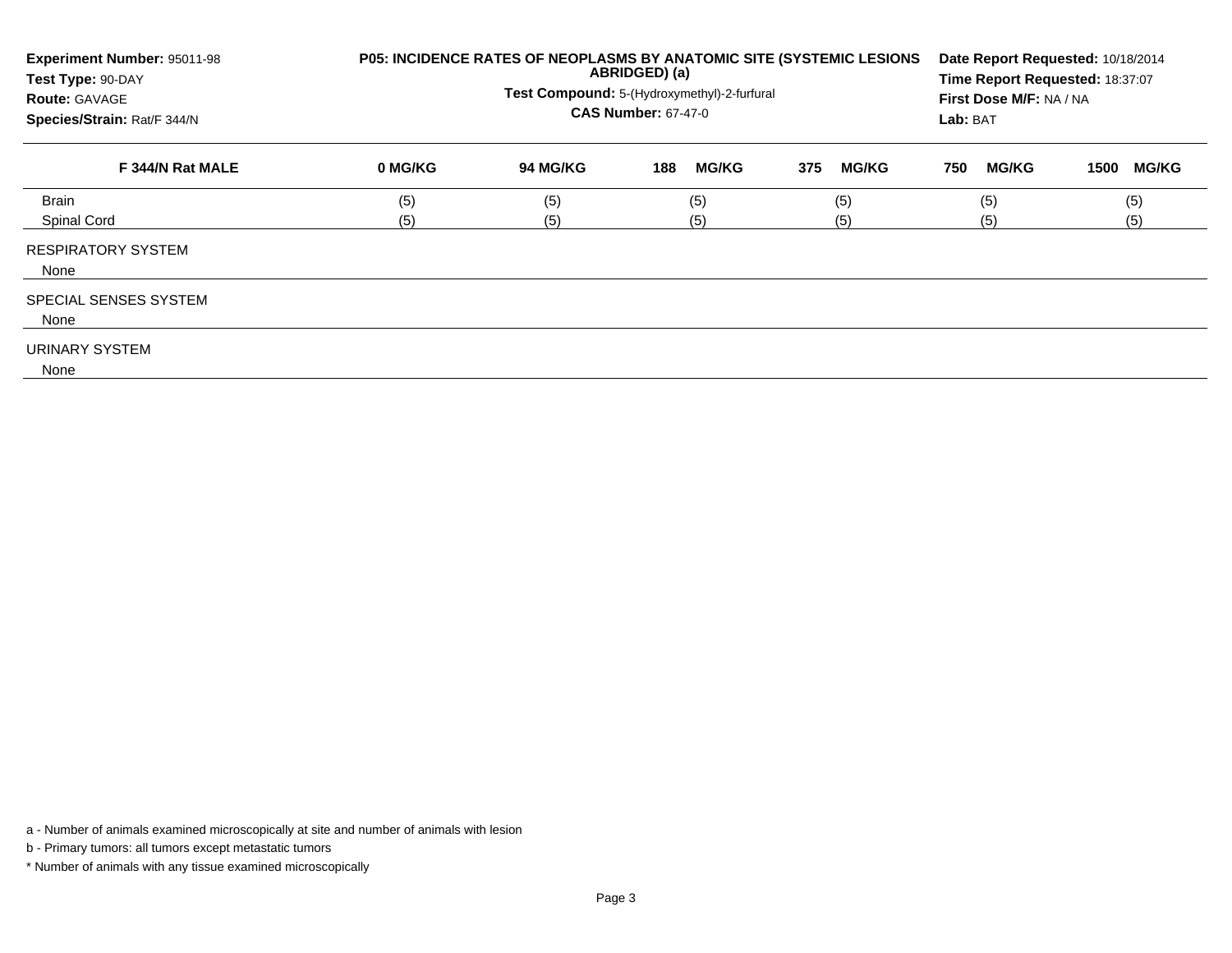| <b>Experiment Number: 95011-98</b><br>Test Type: 90-DAY<br><b>Route: GAVAGE</b><br>Species/Strain: Rat/F 344/N | P05: INCIDENCE RATES OF NEOPLASMS BY ANATOMIC SITE (SYSTEMIC LESIONS | Date Report Requested: 10/18/2014<br>Time Report Requested: 18:37:07<br>First Dose M/F: NA / NA<br>Lab: BAT |     |              |     |              |     |              |      |              |
|----------------------------------------------------------------------------------------------------------------|----------------------------------------------------------------------|-------------------------------------------------------------------------------------------------------------|-----|--------------|-----|--------------|-----|--------------|------|--------------|
| F 344/N Rat MALE                                                                                               | 0 MG/KG                                                              | <b>94 MG/KG</b>                                                                                             | 188 | <b>MG/KG</b> | 375 | <b>MG/KG</b> | 750 | <b>MG/KG</b> | 1500 | <b>MG/KG</b> |
| <b>Tumor Summary for MALE</b>                                                                                  |                                                                      |                                                                                                             |     |              |     |              |     |              |      |              |
| <b>Total Animals with Primary Neoplasms (b)</b><br><b>Total Primary Neoplasms</b>                              |                                                                      |                                                                                                             |     |              |     |              |     |              |      |              |
| <b>Total Animals with Benign Neoplasms</b><br><b>Total Benign Neoplasms</b>                                    |                                                                      |                                                                                                             |     |              |     |              |     |              |      |              |
| <b>Total Animals with Malignant Neoplasms</b><br><b>Total Malignant Neoplasms</b>                              |                                                                      |                                                                                                             |     |              |     |              |     |              |      |              |
| <b>Total Animals with Metastatic Neoplasms</b><br><b>Total Metastatic Neoplasms</b>                            |                                                                      |                                                                                                             |     |              |     |              |     |              |      |              |
| <b>Total Animals with Malignant Neoplasms</b><br><b>Uncertain Primary Site</b>                                 |                                                                      |                                                                                                             |     |              |     |              |     |              |      |              |
| Total Animals with Neoplasms Uncertain -<br><b>Benign or Malignant</b>                                         |                                                                      |                                                                                                             |     |              |     |              |     |              |      |              |
| <b>Total Uncertain Neoplasms</b>                                                                               |                                                                      |                                                                                                             |     |              |     |              |     |              |      |              |

\*\*\*END OF MALE DATA\*\*\*

a - Number of animals examined microscopically at site and number of animals with lesion

b - Primary tumors: all tumors except metastatic tumors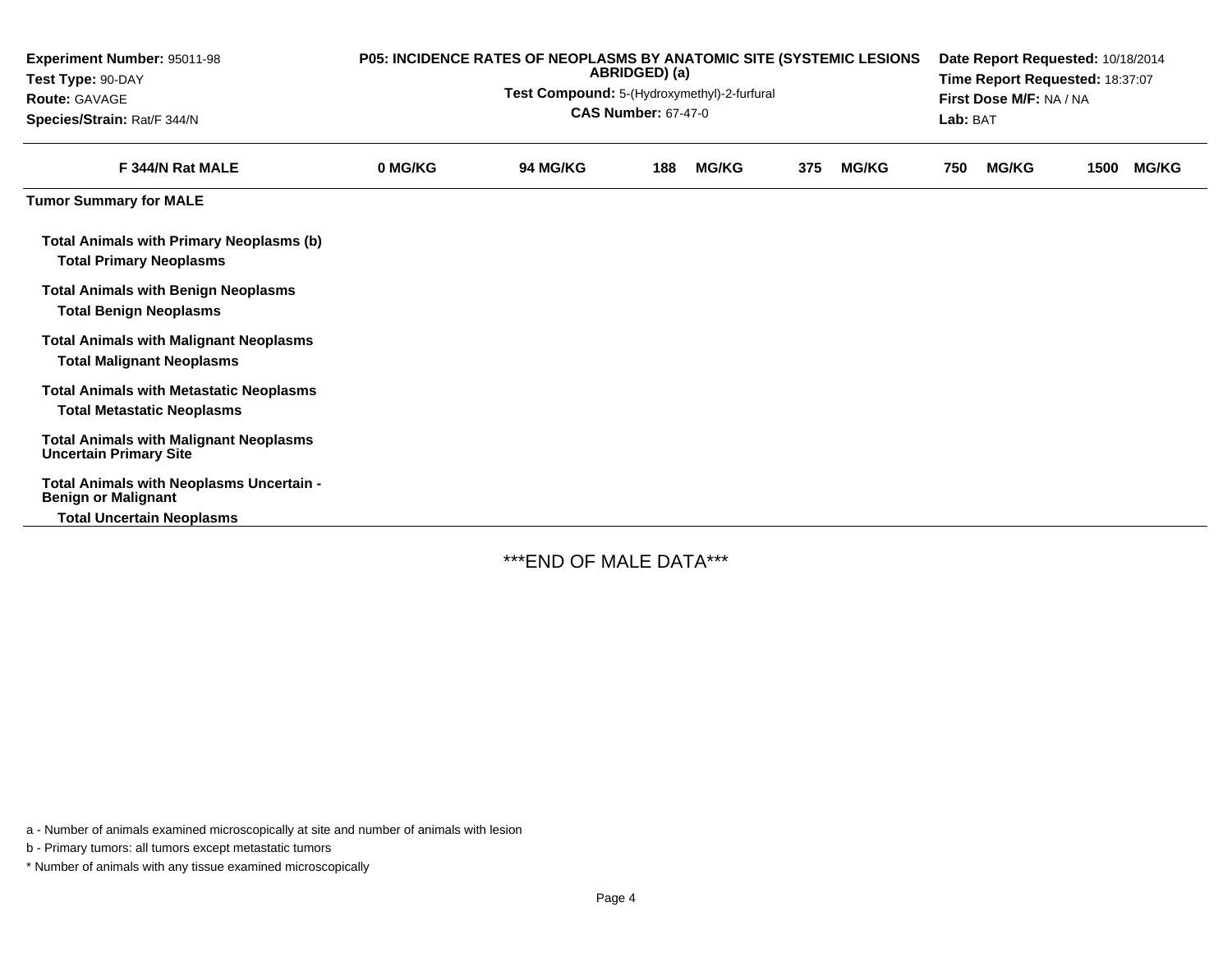| Experiment Number: 95011-98<br>Test Type: 90-DAY<br>Route: GAVAGE<br>Species/Strain: Rat/F 344/N                                  |         | P05: INCIDENCE RATES OF NEOPLASMS BY ANATOMIC SITE (SYSTEMIC LESIONS<br>ABRIDGED) (a)<br>Test Compound: 5-(Hydroxymethyl)-2-furfural<br><b>CAS Number: 67-47-0</b> | Date Report Requested: 10/18/2014<br>Time Report Requested: 18:37:07<br>First Dose M/F: NA / NA<br>Lab: BAT |                     |                     |                         |
|-----------------------------------------------------------------------------------------------------------------------------------|---------|--------------------------------------------------------------------------------------------------------------------------------------------------------------------|-------------------------------------------------------------------------------------------------------------|---------------------|---------------------|-------------------------|
| F 344/N Rat FEMALE                                                                                                                | 0 MG/KG | <b>94 MG/KG</b>                                                                                                                                                    | <b>MG/KG</b><br>188                                                                                         | 375<br><b>MG/KG</b> | 750<br><b>MG/KG</b> | 1500 MG/KG              |
| <b>Disposition Summary</b>                                                                                                        |         |                                                                                                                                                                    |                                                                                                             |                     |                     |                         |
| <b>Animals Initially In Study</b><br><b>Early Deaths</b><br><b>Moribund Sacrifice</b><br><b>Natural Death</b><br><b>Survivors</b> | 10      | 10                                                                                                                                                                 | 10                                                                                                          | 10                  | 10                  | 10<br>1<br>$\mathbf{2}$ |
| <b>Terminal Sacrifice</b>                                                                                                         | 10      | 10                                                                                                                                                                 | 10                                                                                                          | 10                  | 10                  | $\overline{7}$          |
| <b>Animals Examined Microscopically</b><br><b>ALIMENTARY SYSTEM</b><br>None                                                       | 5       | 5                                                                                                                                                                  | 5                                                                                                           | 5                   | 5                   | 5                       |
| CARDIOVASCULAR SYSTEM<br>None                                                                                                     |         |                                                                                                                                                                    |                                                                                                             |                     |                     |                         |
| <b>ENDOCRINE SYSTEM</b><br>None                                                                                                   |         |                                                                                                                                                                    |                                                                                                             |                     |                     |                         |
| <b>GENERAL BODY SYSTEM</b><br>None                                                                                                |         |                                                                                                                                                                    |                                                                                                             |                     |                     |                         |
| <b>GENITAL SYSTEM</b><br>None                                                                                                     |         |                                                                                                                                                                    |                                                                                                             |                     |                     |                         |
| HEMATOPOIETIC SYSTEM<br>None                                                                                                      |         |                                                                                                                                                                    |                                                                                                             |                     |                     |                         |
| <b>INTEGUMENTARY SYSTEM</b><br>None                                                                                               |         |                                                                                                                                                                    |                                                                                                             |                     |                     |                         |
| MUSCULOSKELETAL SYSTEM                                                                                                            |         |                                                                                                                                                                    |                                                                                                             |                     |                     |                         |

None

a - Number of animals examined microscopically at site and number of animals with lesion

b - Primary tumors: all tumors except metastatic tumors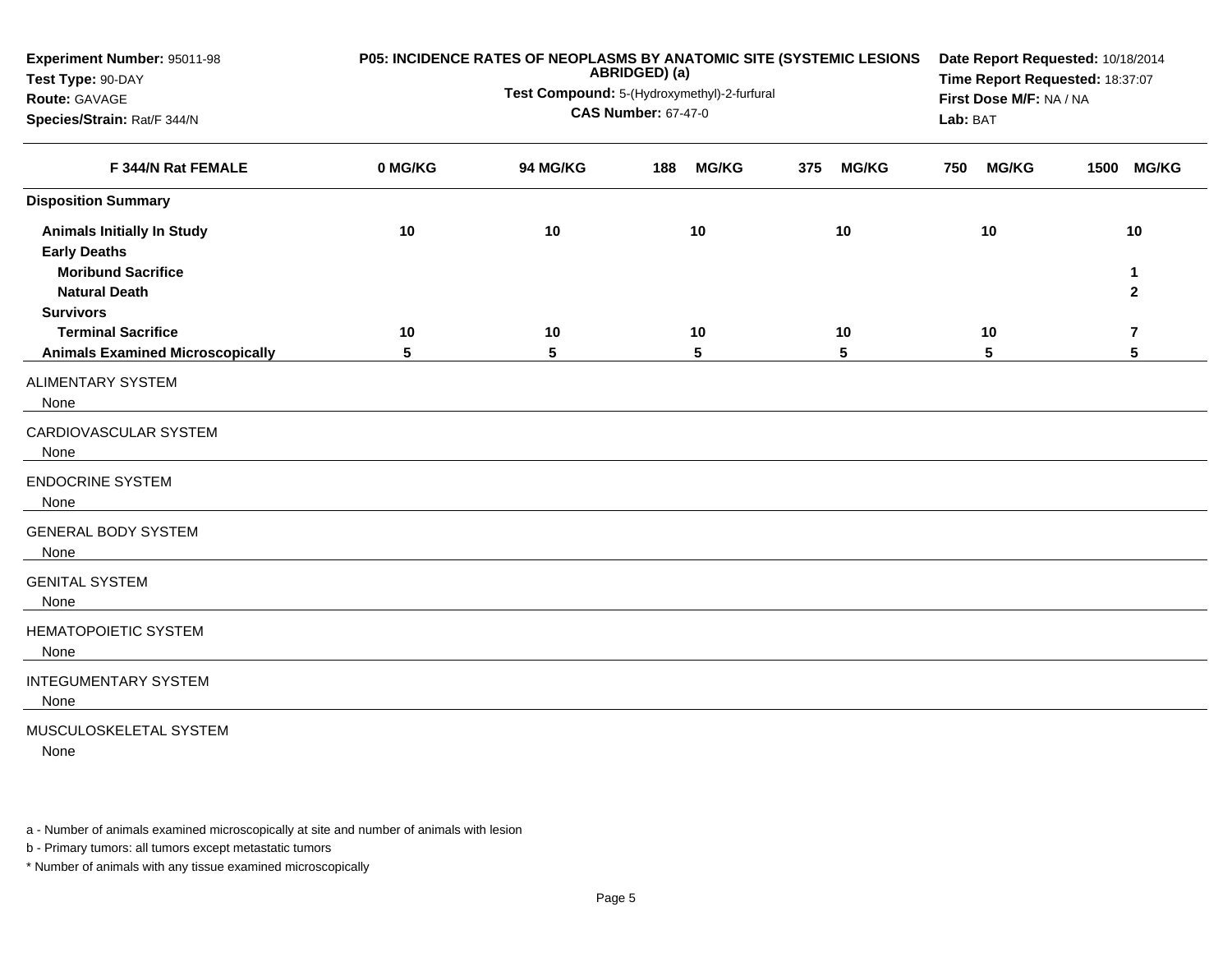| Experiment Number: 95011-98<br>Test Type: 90-DAY<br><b>Route: GAVAGE</b><br>Species/Strain: Rat/F 344/N | P05: INCIDENCE RATES OF NEOPLASMS BY ANATOMIC SITE (SYSTEMIC LESIONS | Date Report Requested: 10/18/2014<br>Time Report Requested: 18:37:07<br>First Dose M/F: NA / NA<br>Lab: BAT |                     |                     |                     |                      |
|---------------------------------------------------------------------------------------------------------|----------------------------------------------------------------------|-------------------------------------------------------------------------------------------------------------|---------------------|---------------------|---------------------|----------------------|
| F 344/N Rat FEMALE                                                                                      | 0 MG/KG                                                              | <b>94 MG/KG</b>                                                                                             | <b>MG/KG</b><br>188 | 375<br><b>MG/KG</b> | <b>MG/KG</b><br>750 | <b>MG/KG</b><br>1500 |
| NERVOUS SYSTEM                                                                                          |                                                                      |                                                                                                             |                     |                     |                     |                      |
| <b>Brain</b>                                                                                            | (5)                                                                  | (5)                                                                                                         | (5)                 | (5)                 | (5)                 | (5)                  |
| Spinal Cord                                                                                             | (5)                                                                  | (5)                                                                                                         | (5)                 | (5)                 | (5)                 | (5)                  |
| <b>RESPIRATORY SYSTEM</b><br>None                                                                       |                                                                      |                                                                                                             |                     |                     |                     |                      |
| SPECIAL SENSES SYSTEM<br>None                                                                           |                                                                      |                                                                                                             |                     |                     |                     |                      |
| URINARY SYSTEM<br>None                                                                                  |                                                                      |                                                                                                             |                     |                     |                     |                      |

a - Number of animals examined microscopically at site and number of animals with lesion

b - Primary tumors: all tumors except metastatic tumors